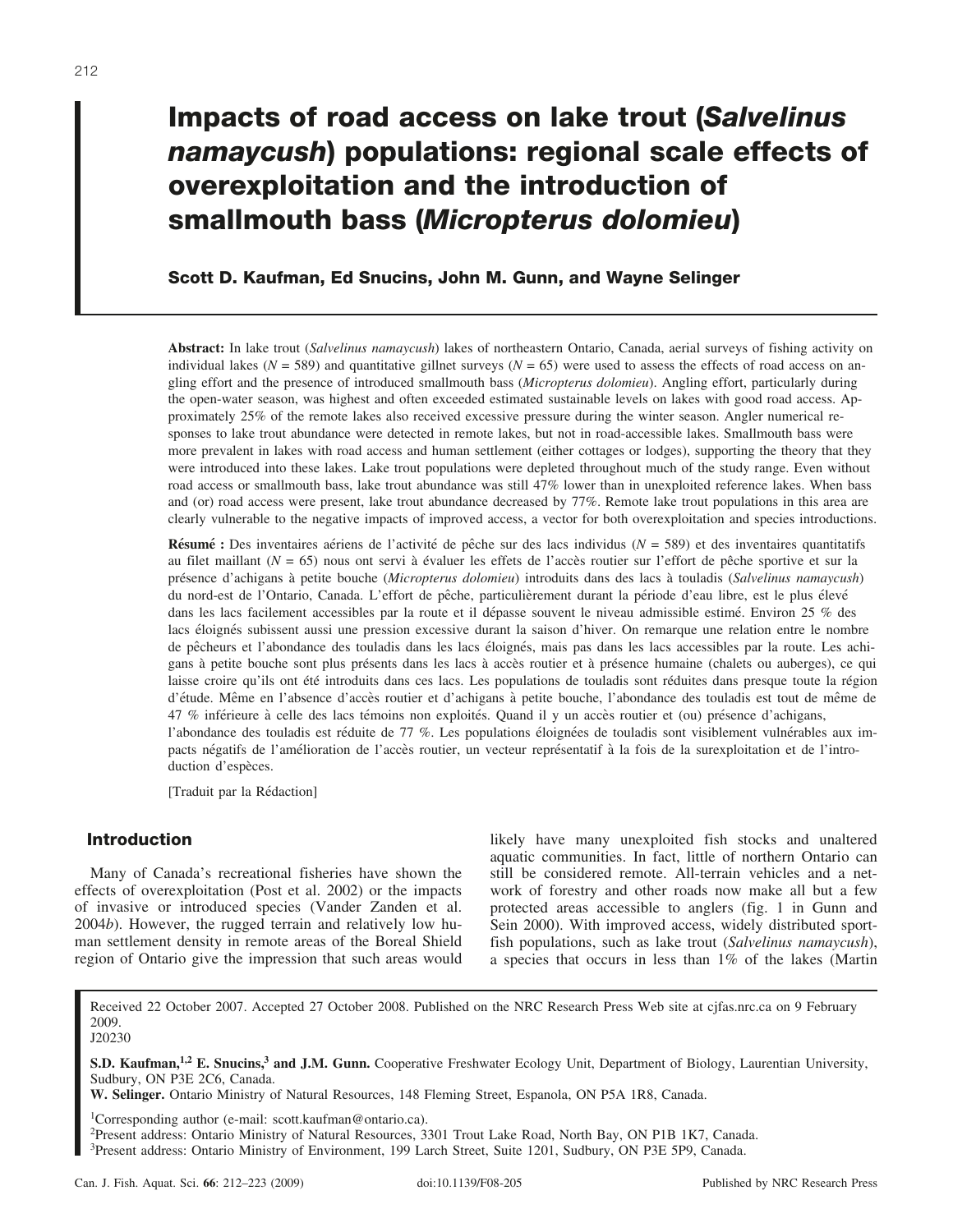and Olver 1976), now appear to require management planning and action at a broad landscape level rather than at the traditional individual-lake level (Lester et al. 2003).

Several life history characteristics of lake trout, including its late maturity and low fecundity (Martin and Olver 1980), make this large-bodied sportfish highly vulnerable to overexploitation (Post et al. 2002). The high susceptibility of lake trout populations to overharvest has been demonstrated using life history based simulation models (Shuter et al. 1998). Direct observations of lake trout population decline in response to angling pressure have also been reported. Gunn and Sein (2000) estimated that over 70% of a population in one lake was harvested after only a few months in an open-access fishery. However, extrapolating from case histories to regional effects of exploitation is difficult because many factors contribute to an angler's choice of location (Aas et al. 2000; Beard et al. 2003). Moreover, lake trout fisheries are influenced by lake-specific biotic factors that affect angling catch rates, such as the presence or absence of other competitive fish species (Goddard et al. 1987).

In addition to excessive angling exploitation, the adverse impacts of invasive or introduced species are now threatening many indigenous fish populations (Rahel 2002). With respect to lake trout populations of northeastern Ontario, the introduction of centrarchids into inland lakes appears to be a potentially serious problem (Vander Zanden et al. 1999*a*, 1999*b*). For example, the introduction of smallmouth bass (*Micropterus dolomieu*) can significantly alter the abundance and availability of littoral zone prey fish species that are important seasonal forage for lake trout (MacRae and Jackson 2001; Jackson 2002). Although stocking of centrarchids has been conducted by management agencies to create alternate angling opportunities, many introductions are unplanned, occurring either by dispersal through connected waterways (Jackson and Mandrak 2002) or through introductions by anglers or lake residents (Lintermans 2004). Warm-water species such as smallmouth bass are also more likely to be successful in areas at the northern limit of their range because of climate warming (Jackson and Mandrak 2002; Sharma and Jackson 2008).

The objectives of our study were threefold: (*i*) to investigate the factors that influence angling effort for lake trout over a broad landscape scale, particularly in relation to road access, proximity to human settlement, and the abundance of trout in particular lakes; (*ii*) to assess if smallmouth bass had been introduced and how patterns of human usage, such as roads and cottages and lodges, have affected the distribution of smallmouth bass in our study area; and (*iii*) to assess how introduced bass combined with angling effort have affected lake trout abundance.

## **Materials and methods**

Our study area encompassed northeastern Ontario, Canada, where over 900 lake trout lakes exist, representing approximately one-third of the total number of lake trout lakes in the province and approximately 8% of the global resource (Gunn et al. 2004; Selinger et al. 2006). We collected fisherydependent (angling effort) and fishery-independent (index netting) data and assessed the native range of smallmouth bass in this region to address the objectives of this study.

#### **Aerial surveys of angling effort**

Estimates of angling effort were obtained by aerial surveys of 589 lakes (herein referred to as the effort lakes) across northeastern Ontario between 2001 and 2003 (Fig. 1). This cost-effective method compares favourably with traditional on-the-water or access-point creel surveys (Lockwood and Rakoczy 2005) and has been recommended for collecting angling effort data in Ontario (Lester and Dunlop 2004).

Effort surveys were stratified by season (open-water season and winter) and day type (weekday versus weekends and holidays). One midday flight between 1000 and 1400 was conducted each week, alternating between day types. Lakes were chosen based on flight lines that allowed for the maximum number of samples possible. Angling effort (*E*, h-year–1) was calculated by season (*j*) for each water body as

$$
(1) \qquad E_j = \frac{\text{MAC}_j \cdot T_j \cdot p_j \cdot D_j}{K_{m,j}}
$$

where MAC is mean midday activity count, *T* is the length of the angling day (assumed to be 14 and 10 h in the openwater season and winter, respectively), *p* is party size (correcting for instances in which parties were counted rather than individual anglers; occupied ice huts were assumed to have a party size of two), and *D* is the number of fishing days in the season. Season and day type specific correction factors (*Km*) were developed from appropriately stratified roving creel data (Lester and Dunlop 2004; Parker et al. 2006) and applied to correct for changing fishing activity during the course of the day. During the open-water season,  $K_m$  values were 1.3 and 1.1 on weekdays and weekends– holidays, respectively. Winter correction factors were 1.5 and 1.2 on weekdays and weekend–holidays, respectively. Greater detail of aerial effort survey methods is provided in Selinger et al. (2006). Effort was then divided by lake surface area to obtain angling intensity (h·ha<sup>-1</sup>). In addition, estimated angling intensity at maximum sustainable yield (*E*MSY, h-ha–1) was calculated as per Lester and Dunlop (2004), derived from the model presented in Shuter et al. (1998):

(2) 
$$
E_{\text{MSY}} = 10^{0.0054 + \frac{1.892}{\text{Area} \cdot 0.6} - 0.222 \cdot \log_{10} \text{TDS} + 0.073 \cdot \log_{10} \text{Area} \cdot \log_{10} \text{TDS}}
$$

where  $E_{\text{MSY}}$  is related to lake surface area (Area, ha) and total dissolved solids (TDS, mg·L<sup>-1</sup>). All water quality parameters (including TDS) were measured between 2001 and 2004 by water sampling shortly after ice-out (April).

Each effort lake was classified as to the type of access. Access was defined as highway, primary road, secondary road, tertiary road, trail, remote (greater than 500 m from any type of road or trail access), or restricted (former forestry roads or trails with access blocked or bridges eliminated). The closest population centres of at least 5000 and 50 000 people were also determined for each lake. Using the combination of roads needed to access the lake and assigned travel speeds for each type of road (highway, 100 km-h–1; primary, 80 km-h–1; secondary, 40 km-h–1; tertiary, 20  $km \cdot h^{-1}$ ; trail, remote, and restricted, 2  $km \cdot h^{-1}$ ), the amount of time needed to access the lake was calculated from each population centre.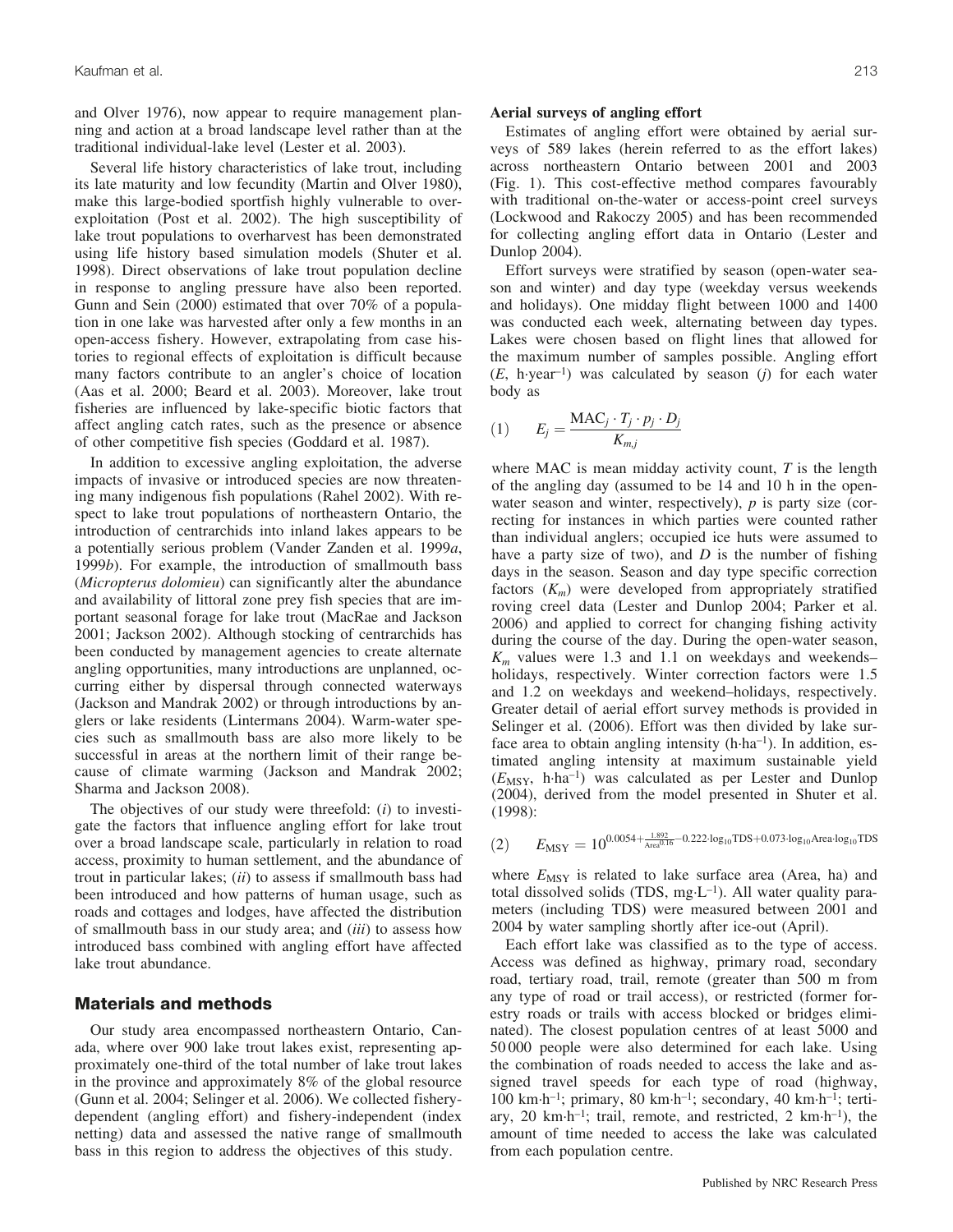

**Fig. 1.** Map of Ontario, Canada, showing location of Nordic reference lakes, study lakes, and calibration lakes (see Appendix A). Enlarged section of northeastern Ontario shows locations of lakes surveyed for angling effort.

## **Fish community assessment**

A subset of 59 of the effort lakes was chosen for fish community analyses (Fig. 1). Lakes were randomly selected from three surface-area categories (50–150 ha, 150–400 ha, 400–20000 ha) in proportion to the number of all known lake trout lakes by these same size categories within the region using the Ontario Ministry of Natural Resources Aquatic Habitat Inventory (AHI) database; see atlas of lakes in northeastern Ontario in Gunn et al. (2004). We avoided lakes that had any special angling regulations in place (base regulation: three fish of any size per day; 1 January to 30 September at the time of data collection) because both fish abundance and anglers' choice of locations to fish can be affected by regulations (Cox et al. 2003).

Between 2000 and 2004, whole-lake fish community assessments were conducted using the Nordic index netting method. The Nordic method is based on a depth-stratified, random-sampling design that takes place during the period of summer thermal stratification (Appleberg 2000; Morgan and Snucins 2005). The sampling effort in each depth stratum (<3 m, 3–5.9 m, 6–11.9 m, 12–19.9 m, 20–34.9 m, 35– 49.9 m, and 50–75 m) is proportional to the volume of water in each stratum, thus providing a whole-lake, volumeweighted estimate of entire fish community relative abundance and relative biomass. Benthic gillnets (30 m long  $\times$ 1.5 m high) with randomly arranged (but identical between nets) seamless panels of geometrically increasing mesh sizes (5, 6.25, 8, 10, 12.5, 15.5, 19.5, 24, 29, 35, 43, and 55 mm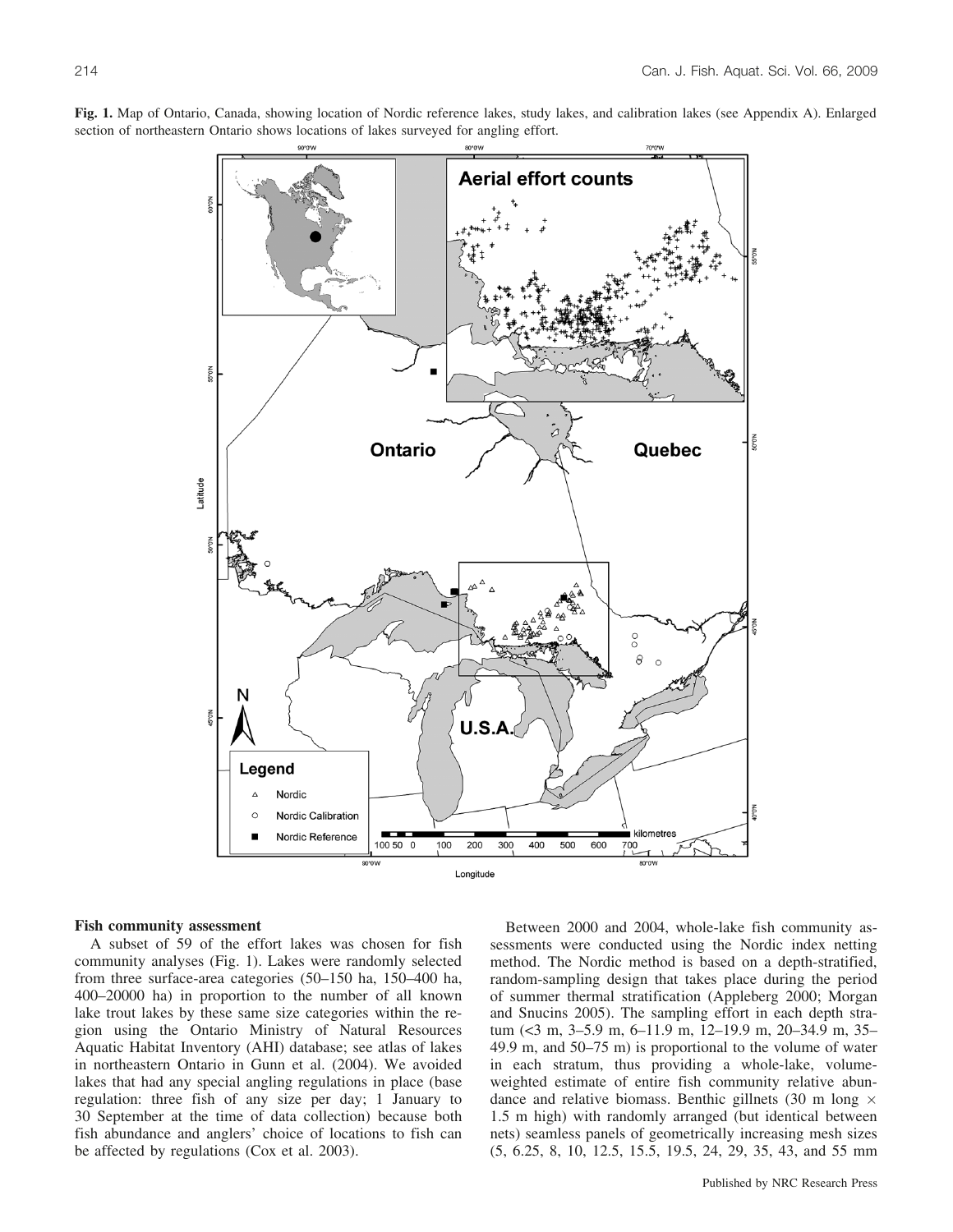(square measure)) were set at random orientations to shore between 1800 and 2000 and lifted between 0600 and 0800 on the following morning. All fish were identified to species and measured for fork length (mm), total length (mm), and round weight (g). We used the Nordic results to determine the presence or absence of smallmouth bass and pelagic prey species (including rainbow smelt (*Osmerus mordax*), lake whitefish (*Coregonus clupeaformis*), and cisco (*Coregonus artedi*)) and to determine lake trout relative abundance (Appendix A). In addition, six reference lakes for which exploitation was considered either nil or minimal were surveyed (Fig. 1). Four of the reference lakes (Mishi, Mishibishu, Katzenbach, and Whitepine) were long-term fish sanctuaries (i.e., no fishing allowed for >10 years), and two lakes (Michi and Hawley) were extremely remote with very restricted access.

#### **Assessment of smallmouth bass introduction**

Historical presence or absence of smallmouth bass was determined for the netting assessment lakes that had smallmouth bass present. First, we used the AHI database consisting of lake survey information compiled from standard qualitative assessment methods conducted from the 1960s to the 1980s. These surveys used 120 m gangs of gillnets (38, 51, 64, 76, 89, 102, 114, and 127 mm (stretched measure)) and minnow traps set overnight (Dodge et al. 1985). The AHI surveys were a rapid assessment method usually involving only a single sampling effort per lake (duration 2– 5 days) but were shown by Bowlby and Green (1987) to be very effective at detecting the presence of the larger, more common fish species. These authors showed that smallmouth bass were one of the species more easily captured with the AHI gear and reported a 85% effectiveness of detecting smallmouth bass when they are known to be present in a water body. Of the remaining lakes in our survey that had bass during the AHI surveys, lake elevation and broad geographical area were used to assess whether bass populations were native or non-native based on the study of Robbins and MacCrimmon (1974). They suggest that populations along the north shore of Lake Huron, north of Lake Wanapitei (Sudbury), or near Temagami would only be native in lakes below 237, 267, and 300 m above sea level, respectively.

Current information on the presence or absence of cottages or tourist lodges was also determined for these lakes using land-use permit and private land patent data from the AHI database and the Natural Resource Values Information System database, and in some cases, information was updated by field crews during netting assessments.

#### **Statistical analyses**

Analyses of variance (ANOVA) were used to test for differences in angling intensity (h-ha–1, log-transformed) among access types. Post hoc comparisons were done using Tukey's tests.

We used multiple regression to determine the relative influence of lake surface area (log-transformed), access type, and travel time to each lake (log-transformed) from population centres of 5000 and 50 000 people on angling effort (h-year–1). Travel time to each lake was weighted proportional to (i.e., multiplied by) the inverse of the number of residents of the specific population centre under consideration, because we assumed that a large population was likely to exert more pressure than a small population for a given travel time to a lake. Type III sums of squares were used to calculate partial *F* statistics to assess the significance of each variable above and beyond the other variables entered into the model (Spitvak et al. 2007). On the subset of effort lakes used for population assessments, we used ordinary linear regression to test the angler numerical response  $(E_i, \text{log}$ transformed) to our Nordic index of lake trout abundance (catch per unit effort (CPUE, (log-transformed)); Appendix A). For this analysis, we excluded lakes with no effort because we were interested in lake trout abundances that actually attracted anglers. We assessed the power of nonsignificant statistical tests using the methods outlined in Zar (1999) and homogeneity of variances using Levene's test.

Analyses of contingency tables were done using chisquare statistics (Zar 1999). Specifically, we tested whether the proportion of lakes fished above or below  $E_{\text{MSY}}$  were more frequent in any given access type.

We also tested the hypothesis that the presence of smallmouth bass was affected by road access and the presence of cottages or lodges using log-linear methods (Zar 1999). Here, lakes with highway, primary, secondary, and tertiary road access were grouped as road-accessible lakes, whereas lakes with trail, remote, or restricted access were grouped as remote lakes.

Finally, we tested for differences in chemical, fish community, or habitat-related variables that may explain the presence of smallmouth bass or roads using ANOVA. We also tested how bass presence or absence and road access vs. remote access interacted to affect lake trout abundance using a factorial ANOVA. Again, access types were grouped into the more broad categories of road access and remote. Post hoc analysis was done with a Tukey's test. Quantification of the statistical power of additive effects of road access and bass was performed using analytical procedures outlined in Gerow (2007). All other statistical tests were performed using Statistica (version 6; StatSoft, Inc. 2001) and considered significant at *P* < 0.05.

#### **Results**

#### **Factors affecting angling intensity and effort**

Total angling intensity estimated from the aerial surveys ranged from 0 to 92 h·ha<sup>-1</sup>; intensities ranged from 0 to 36 h-ha–1 during the winter and from 0 to 68 h-ha–1 during the open-water season (Table 1). Sample sizes of midday activity counts (i.e., the number of flights) for individual lakes ranged from 10 to 64.

There were significant differences in angling intensity among access types  $(F_{[6,579]} = 5.27, P < 0.001;$  Fig. 2) during the open-water season. Remote lakes received less pressure than primary and secondary road accessible lakes. During the winter, there was no difference in angling intensity among access types  $(F_{[6,575]} = 1.17, P = 0.32;$  Fig. 2). The proportion of lakes angled beyond the estimated sustainable levels  $(E_{\text{MYS}})$  was higher for lakes with road access than without road access ( $\chi^2_6 = 37.42$ ,  $P < 0.001$ ). For example, 63% of highway-accessed lakes were angled at inten-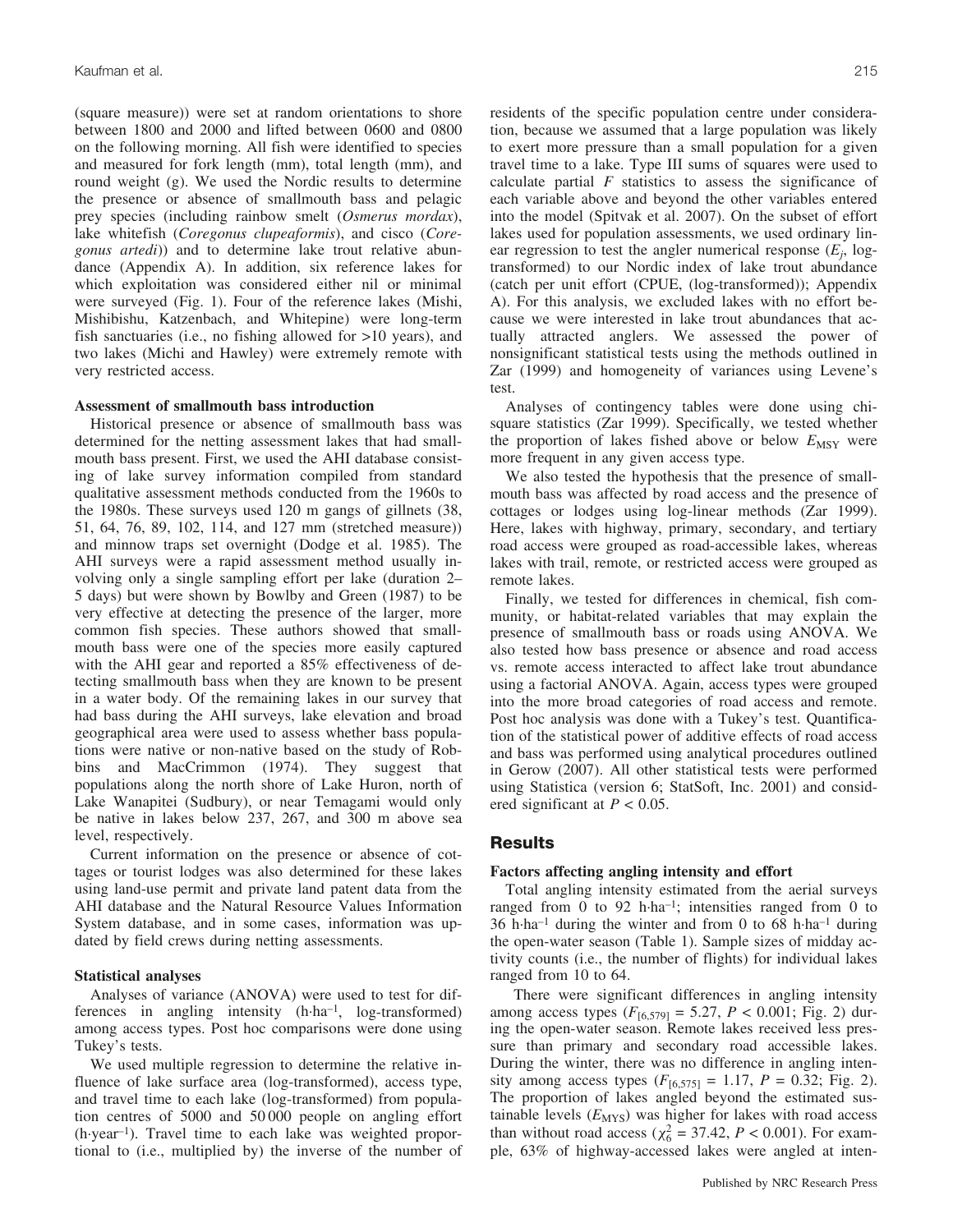**Table 1.** Sample sizes (*N*), range in number of midday activity counts (MAC) from individual water bodies, and mean (range in parentheses) effort intensities  $(h·ha^{-1})$ by surface area category from 589 lakes surveyed by aerial methods.

| Surface<br>area<br>category | Ν   | MAC range | Open-water season<br>effort intensity<br>$(h \cdot ha^{-1})$ | Winter effort<br>intensity $(h \cdot ha^{-1})$ |
|-----------------------------|-----|-----------|--------------------------------------------------------------|------------------------------------------------|
| < 150                       | 377 | $10 - 64$ | $2.4(0-68.2)$                                                | $3.0(0-36.3)$                                  |
| 150–400                     | 129 | $17 - 60$ | $2.6(0-18.5)$                                                | $2.4(0-17.0)$                                  |
| >400                        | 83  | $17 - 40$ | $3.8(0-32.0)$                                                | $1.9(0-19.6)$                                  |

**Table 2.** Multiple regression models predicting open-water season and winter angling effort (h-year–1) from lake surface area, access type, and time to lake (TTL) from the closest population centres of 5000 (TTL 5000) and 50 000 (TTL 50 000) people.

| Model      | Variable          | Partial $F$ | P       | Partial $r^2$ |
|------------|-------------------|-------------|---------|---------------|
| Open-water | Surface area (ha) | 303.04      | < 0.001 | 0.44          |
| season     | Access type       | 14.71       | 0.001   | 0.02          |
|            | <b>TTL 5000</b>   | 12.57       | < 0.001 | 0.01          |
|            | <b>TTL 50000</b>  | 4.69        | 0.03    | < 0.01        |
| Winter     | Surface area (ha) | 92.27       | < 0.001 | 0.18          |
|            | <b>TTL 50000</b>  | 15.27       | 0.001   | 0.05          |
|            | <b>TTL 5000</b>   | 5.38        | 0.02    | 0.01          |

**Fig. 2.** Open-water season ( $\Diamond$ , dotted line) and winter ( $\Box$ , solid line) angling effort intensity (h·ha<sup>-1</sup>) by access type. Error bars represent  $\pm$  1 standard error.



sities beyond  $E_{\text{MSY}}$ , whereas only 26% of remote lakes were angled beyond the estimated sustainable level.

Multiple regression revealed distinct seasonal patterns in angling effort (h-year–1) related to road accessibility and proximity to population centres (Table 2). During the openwater season, surface area accounted for the majority of variation in angling effort (partial  $F_{[1,452]} = 303.04, P < 0.001,$ partial  $r^2 = 0.44$ ). The type of access was a significant term in the regression model, although it accounted for little additional variation (partial  $F_{[1,452]} = 14.71$ ,  $P = 0.001$ , partial  $r^2$  = 0.02). Similarly, travel times to a lake from population centres of both 5000 and 50 000 people were significant in the model; however, they explained little further variation (5000, partial  $F_{[1,452]} = 12.57$ ,  $P < 0.001$ , partial  $r^2 = 0.01$ ; 50 000, partial  $F_{[1,452]} = 4.69$ ,  $P = 0.03$ , partial  $r^2 < 0.01$ ). Patterns differed slightly during the winter; surface area still accounted for the majority of explained variation in angling effort (partial  $F_{[1,447]} = 92.27$ ,  $P < 0.001$ , partial  $r^2 = 0.18$ ). Time to a lake from the closest population of at least 50 000 explained a further 5% of the variation (partial  $F_{11,4471}$  = 15.27,  $P = 0.001$ , partial  $r^2 = 0.05$ ), and an additional 1% was explained by the time to a lake from the closest population centre of 5000 people (partial  $F_{[1,447]} = 5.38, P = 0.02,$ partial  $r^2 = 0.01$ ).

Angler numerical responses to lake trout abundance only occurred in remote lakes (Figs. 3*a*, 3*b*). During the openwater season, angling intensity (h·ha<sup>-1</sup>) was significantly related to lake trout abundance  $(r^2 = 0.30, P = 0.014)$  in remote lakes, but intensity and abundance were not significantly related in road-accessible lakes  $(r^2 = \langle 0.01,$  $P = 0.96$ ; Fig. 3*a*). Similar results were observed during the winter, where angling intensity increased with lake trout abundance on remote lakes only (remote,  $r^2 = 0.31$ ,  $P =$ 0.003, road-accessible, *r*<sup>2</sup> = 0.09, *P* = 0.28; Fig. 3*b*). Our statistical power to detect a significant angler numerical response in the open-water season and winter was 5% and 19%, respectively. Variances were homogenous among the models ( $P > 0.05$ ).

#### **Assessment of smallmouth bass introduction**

In the subset of lakes where bass were present in the Nordic assessment  $(N = 16)$ , historical survey records from the AHI program suggest that they had not been present in 50% (8) of these lakes during past decades. Of the remaining eight lakes, bass populations were found in lakes at elevations that were too high to be accounted for by natural postglacial colonization. In addition, there were no consistent confounding physical, chemical, or biotic factors that would explain bass presence in the study lakes. Lake trout lakes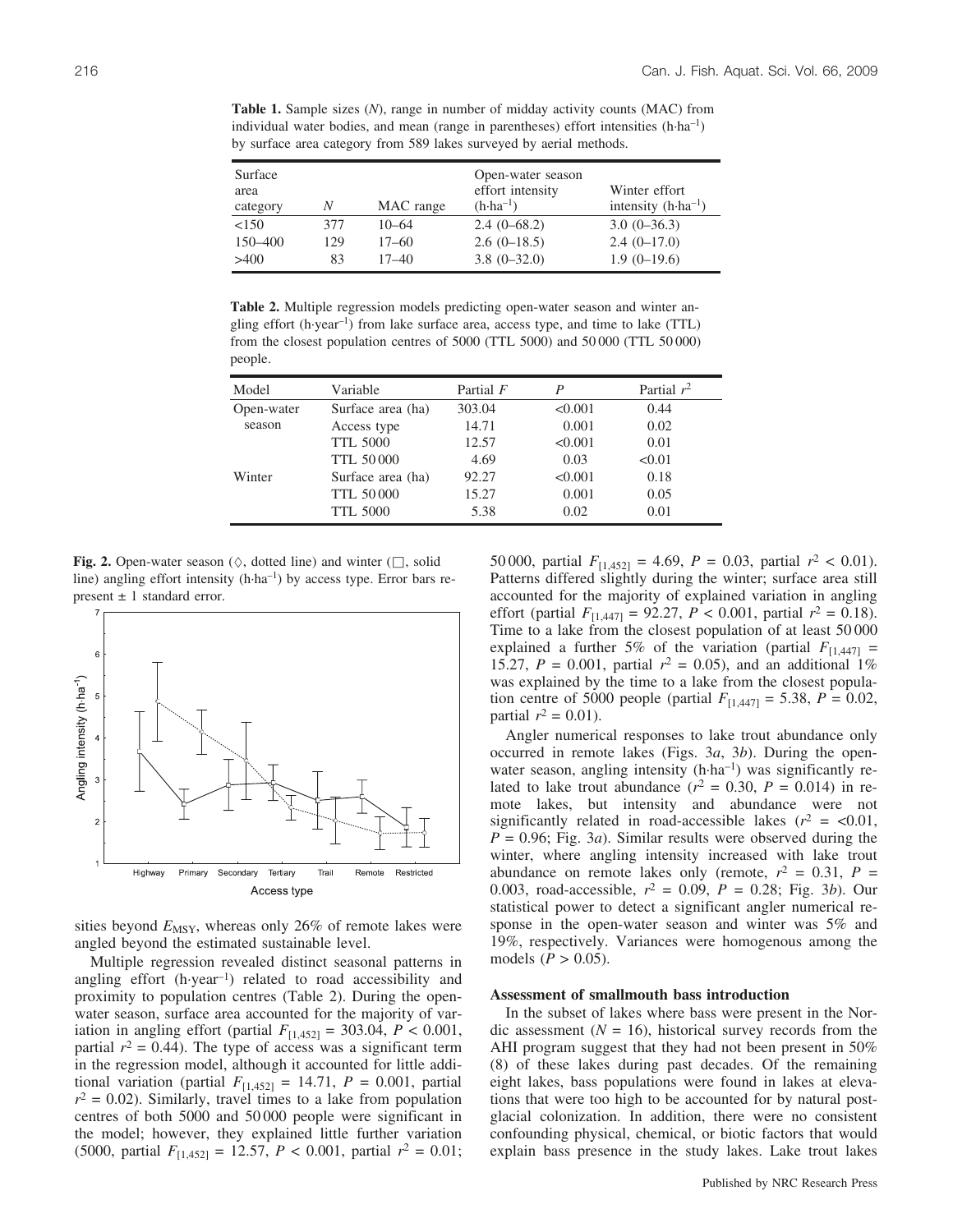Fig. 3. Angling intensity (h-ha<sup>-1</sup>) versus lake trout (*Salvelinus namaycush*) catch per unit effort (CPUE, number of fish-net<sup>-1</sup>) during (*a*) winter and (*b*) the open-water season. Fitted curves represent significant log–log relationships for remote lakes ( $\circ$ ) only. Relationships for road-accessible lakes  $(\blacksquare)$  were not significant.



Table 3. Means (±95% confidence interval) of physical, productivity, fish community, and thermal variables from reference lakes and lakes without and with smallmouth bass (*Micropterus dolomeu*).

|                                    | Lakes                 |                       |                       |                |                  |  |
|------------------------------------|-----------------------|-----------------------|-----------------------|----------------|------------------|--|
| Variables                          | Reference             | Without bass          | With bass             | $\overline{F}$ | $\boldsymbol{P}$ |  |
| <b>Physical variables</b>          |                       |                       |                       |                |                  |  |
| Surface area (ha)                  | 455 (45, 865) a       | 174 (19, 329) a       | 446 (216, 676) a      | 2.33           | 0.105            |  |
|                                    | $(n = 6)$             | $(n = 42)$            | $(n = 16)$            |                |                  |  |
| Maximum depth (m)                  | 49.3 (37.1, 61.5) b   | $31.9(27, 36.8)$ a    | $28.2$ (21.3, 35.1) a | 4.53           | 0.015            |  |
|                                    | $(n = 6)$             | $(n = 38)$            | $(n = 16)$            |                |                  |  |
| Elevation (m)                      | 329 (273, 385) ab     | 375 (352, 398) b      | 324 (292, 356) a      | 3.79           | 0.028            |  |
|                                    | $(n = 6)$             | $(n = 38)$            | $(n = 16)$            |                |                  |  |
| <b>Productivity variables</b>      |                       |                       |                       |                |                  |  |
| Total dissolved solids             | 47.0 $(-2.3, 96.3)$ a | $36.8$ (17.5, 56.1) a | $21.4$ (15.2, 27.6) a | 0.52           | 0.599            |  |
| $(\mu g \cdot L^{-1})$             | $(n = 6)$             | $(n = 40)$            | $(n = 14)$            |                |                  |  |
| Phosphorous $(\mu g \cdot L^{-1})$ | n/a                   | $6.3(5.3, 7.3)$ a     | $6.2$ (4.7, 7.7) a    | 0.02           | 0.895            |  |
|                                    |                       | $(n = 39)$            | $(n = 14)$            |                |                  |  |
| Secchi depth (m)                   | $5.8(1.2, 10.4)$ a    | $6.7$ $(5.6, 7.8)$ a  | $5.8$ (4.3, 7.3) a    | 0.61           | 0.547            |  |
|                                    | $(n = 6)$             | $(n = 29)$            | $(n = 14)$            |                |                  |  |
| <b>Fish community variables</b>    |                       |                       |                       |                |                  |  |
| Species richness                   | $9(5, 13)$ ab         | $9(8, 10)$ a          | 11(9, 13) b           | 3.15           | 0.050            |  |
|                                    | $(n = 6)$             | $(n = 42)$            | $(n = 16)$            |                |                  |  |
| Relative fish community            | 2966 (2204, 3728) b   | 2167 (1738, 2596) ab  | 1915 (1627, 2203) a   | 3.44           | 0.038            |  |
| biomass $(g \cdot net^{-1})$       | $(n = 6)$             | $(n = 42)$            | $(n = 16)$            |                |                  |  |
| Pelagic prey presence $(\%)$       | 83                    | 33                    | 74                    |                |                  |  |
|                                    | $(n = 6)$             | $(n = 42)$            | $(n = 16)$            |                |                  |  |
| <b>Thermal variables</b>           |                       |                       |                       |                |                  |  |
| Growing degree days                | 1408 (1307, 1509) b   | 1701 (1663, 1739) a   | 1696 (1640, 1752) a   | 15.27          | < 0.001          |  |
|                                    | $(n = 6)$             | $(n = 42)$            | $(n = 16)$            |                |                  |  |
| Thermocline depth (m)              | 4.3 $(2.7, 5.9)$ a    | 4.3 $(3.6, 5.0)$ a    | 4.9 $(3.9, 5.9)$ a    | 0.47           | 0.629            |  |
|                                    | $(n = 6)$             | $(n = 29)$            | $(n = 13)$            |                |                  |  |

Note: Species richness (defined as the number of species present) and relative fish community biomass were determined from Nordic surveys. Growing degree days were calculated from the year in which the Nordic survey was conducted (Terry Marshall, Northwest Science and Technology, Ontario Ministry of Natural Resources, Thunder Bay, Ontario, Canada, personal communication). Thermocline depth was the depth at the beginning of the thermocline measured during the Nordic survey. *F* statistics and *P* values are from analyses of variance comparing the groups. Statistically similar values are denoted by the same lowercase letter. n/a, not available.

with bass had similar surface areas, TDS, total P, Secchi depth, growing degree days, and thermocline depth as lakes without bass (Table 3). However, lakes with bass were at lower elevations (although still above the elevation restrictions to natural bass postglacial dispersal) and had, on average, two more species (one of which can be attributed to bass). In contrast, the presence of smallmouth bass was related to the presence of cottages and (or) lodges and road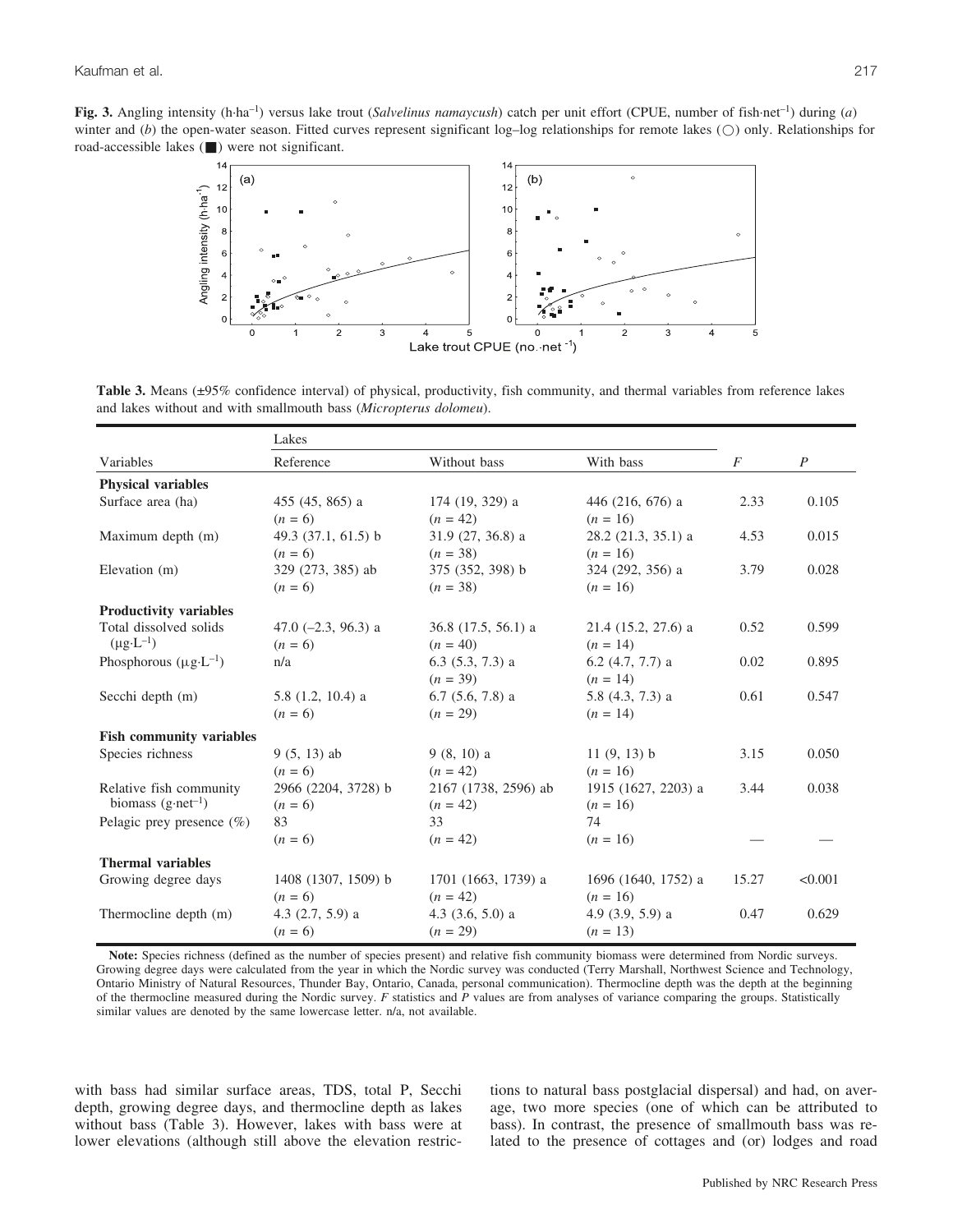|                    | Road accessible          |                         | Remote                   |                         |  |
|--------------------|--------------------------|-------------------------|--------------------------|-------------------------|--|
| Smallmouth<br>bass | Cottage or lodge present | Cottage or lodge absent | Cottage or lodge present | Cottage or lodge absent |  |
| Present            | 3(0.63)                  | $7(-1.06)$              | $3(-0.25)$               | $3(-2.72)$              |  |
| Absent             | $1(-0.63)$               | 14 (1.06)               | 4(0.25)                  | 23(2.72)                |  |

**Table 4.** Number of lakes sampled with (present) and without (absent) smallmouth bass (*Micropterus dolomieu*) by road accessibility and presence or absence of cottages or lodges.

**Note:** Values in parentheses are standard residuals from log-linear analysis.

**Table 5.** Means (95% confidence interval) of physical, productivity, fish community, and thermal variables from reference, remote, and road-accessible lakes.

|                                      | Lakes                 |                       |                       |       |                |
|--------------------------------------|-----------------------|-----------------------|-----------------------|-------|----------------|
| Variables                            | Reference             | Remote                | Road-accessible       | F     | $\overline{P}$ |
| <b>Physical variables</b>            |                       |                       |                       |       |                |
| Surface area (ha)                    | 455 (45, 865) a       | $174(105, 243)$ a     | $340(26, 654)$ a      | 1.79  | 0.175          |
|                                      | $(n = 6)$             | $(n = 33)$            | $(n = 25)$            |       |                |
| Maximum depth (m)                    | 49.3 $(37.1, 61.5)$ b | 32.3 (25.6, 39.0) a   | 28.2 (24.3, 32.1) a   | 6.80  | 0.002          |
|                                      | $(n = 6)$             | $(n = 29)$            | $(n = 25)$            |       |                |
| Elevation (m)                        | 329 (273, 385) b      | 375 (356, 394) a      | 371 (348, 394) a      | 18.95 | < 0.001        |
|                                      | $(n = 6)$             | $(n = 29)$            | $(n = 25)$            |       |                |
| <b>Productivity variables</b>        |                       |                       |                       |       |                |
| Total dissolved solids               | 47.0 $(-2.3, 96.3)$ a | 19.2 $(15.9, 22.5)$ a | $51.7$ (10.6, 92.8) a | 3.16  | 0.050          |
| $(\mu g \cdot L^{-1})$               | $(n = 6)$             | $(n = 31)$            | $(n = 23)$            |       |                |
| Phosphorous $(\mu g \cdot L^{-1})$   | n/a                   | $6.3(5.3, 7.3)$ a     | $6.2$ (4.7, 7.7) a    | 0.02  | 0.895          |
|                                      |                       | $(n = 31)$            | $(n = 22)$            |       |                |
| Secchi depth (m)                     | $5.8$ (1.2, 10.4) a   | $6.5(4.9, 8.1)$ b     | $6.0(5.1, 6.9)$ a     | 8.59  | < 0.001        |
|                                      | $(n = 6)$             | $(n = 22)$            | $(n = 21)$            |       |                |
| <b>Fish community variables</b>      |                       |                       |                       |       |                |
| Species richness                     | $9(5, 13)$ a          | $8(7, 9)$ a           | $10(8, 12)$ a         | 0.51  | 0.605          |
|                                      | $(n = 6)$             | $(n = 33)$            | $(n = 25)$            |       |                |
| Relative fish commu-                 | 2966 (2204, 3728) b   | 1946 (1674, 2218) a   | 2058 (1692, 2424) a   | 9.57  | < 0.001        |
| nity biomass<br>$(g \cdot net^{-1})$ | $(n = 6)$             | $(n = 33)$            | $(n = 25)$            |       |                |
| Pelagic prey presence                | 83                    | 42                    | 44                    |       |                |
| (% of lakes)                         | $(n = 6)$             | $(n = 33)$            | $(n = 25)$            |       |                |
| <b>Thermal variables</b>             |                       |                       |                       |       |                |
| Growing degree days                  | 1408 (1307, 1509) b   | 1695 (1648, 1742) a   | 1696 (1658, 1734) a   | 14.35 | < 0.001        |
|                                      | $(n = 6)$             | $(n = 33)$            | $(n = 25)$            |       |                |
| Thermocline depth (m)                | 4.3 $(2.7, 5.9)$ a    | 4.5 $(3.6, 5.4)$ a    | 4.5 $(3.6, 5.4)$ a    | 0.02  | 0.979          |
|                                      | $(n = 6)$             | $(n = 21)$            | $(n = 21)$            |       |                |
|                                      |                       |                       |                       |       |                |

**Note:** Species richness (defined as the number of species present) and relative fish community biomass were determined from Nordic surveys. Growing degree days were calculated from the year in which the Nordic survey was conducted (Terry Marshall, Northwest Science and Technology, Ontario Ministry of Natural Resources, Thunder Bay, Ontario, Canada, personal communication). Thermocline depth was the depth at the beginning of the thermocline measured during the Nordic survey. *F* statistics and *P* values are from analyses of variance comparing the groups. Statistically similar values are denoted by the same lowercase letter. n/a, not available.

access ( $\chi^2$  = 17.97, *P* = 0.001). Disproportionately more lakes that had both road access and cottages or lodges had smallmouth bass present. Fewer remote lakes that lacked cottages or lodges had bass (Table 4).

#### **Effects of roads and smallmouth bass on lake trout**

There were no obvious differences in lake characteristics among reference, remote, or road-accessible lakes. Reference, remote, and road-accessible lakes were similar in lake size, productivity (total P, TDS), thermocline depth, and fish species richness (Table 5). Even though reference lakes were deeper, at lower elevations, had cooler climate conditions (growing degree days), and had higher total fish biomass than remote and road-accessible lakes, the latter two lake types were still similar to each other in these characteristics.

Lake trout relative abundance differed significantly in relation to road access and smallmouth bass presence. In the six reference lakes (no road access, no bass, and no angling), the mean CPUE was 2.6 fish-net<sup>-1</sup>. There was a significant interaction between the presence of smallmouth bass and road access on lake trout CPUE (ANOVA,  $F_{[1,55]}$  = 6.68,  $P = 0.012$ ; Fig. 4; Table 6). In remote lakes without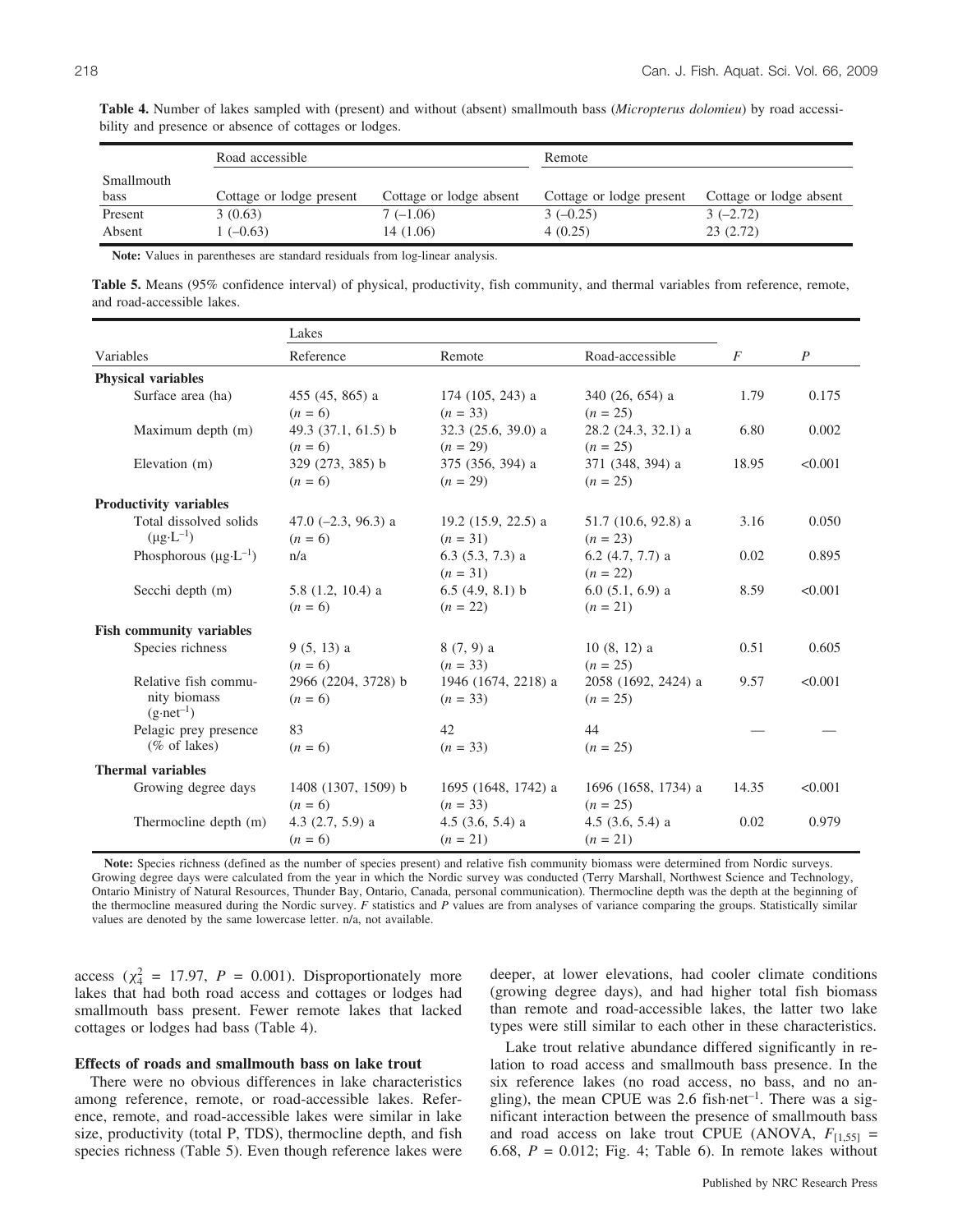**Fig. 4.** Lake trout (*Salvelinus namaycush*) catch per unit effort (CPUE, number of fish-net–1) by access type in lakes with (hatched bars) and without (solid bars) smallmouth bass (*Micropterus dolomieu*). Reference lakes had no road access or smallmouth bass and minimal or no angling. Error bars represent  $\pm$  1 standard error.



**Table 6.** Two-way analysis of variance (ANOVA) results of the effect of smallmouth bass presence and road access on lake trout abundance in 59 lakes in northeastern Ontario, Canada.

| Effect                   | SS    | df | МS    | F     |        |
|--------------------------|-------|----|-------|-------|--------|
| Smallmouth bass          | 16.76 |    | 16.76 | 14.02 | <0.001 |
| Access                   | 0.69  |    | 0.69  | 0.58  | 0.449  |
| Smallmouth bass $\times$ | 7.99  |    | 7.99  | 6.68  | 0.012  |
| access                   |       |    |       |       |        |
| Error                    | 65.75 | 55 | 1.20  |       |        |

**Note:** SS, sum of squares; df, degrees of freedom; MS, mean squares; *F*, *F* statistic; *P*, probability.

smallmouth bass, lake trout CPUE was 47% (1.4 fish-net<sup>-1</sup>) lower than in reference lakes, suggesting that this was the effect of general or background levels of exploitation in the region. In the presence of smallmouth bass, there was a significant further reduction to 77% fewer fish per net (0.6 fish-net–1). Observed lake trout CPUE was similar in road-accessible lakes with (0.5 fish-net–1) and without (0.6 fish-net<sup>-1</sup>) smallmouth bass and statistically similar to remote lakes with bass. The power to detect the additive detrimental effect of road access and bass (i.e., the observed 17% reduction) in lake trout abundance was 3%.

## **Discussion**

### **Factors affecting angling effort**

Although case studies of specific lakes have shown that improved access drastically increases angling effort (Gunn and Sein 2000), our survey study demonstrates how extensive this effect is over a very broad study area, an area that includes >50% of the known lake trout lakes in northeastern Ontario. We found that fishing intensity increased with the quality or ease of the access (from paved highway to rough trails or no direct access), but this effect was only significant in the open-water season. During the winter angling season, there were no significant differences among access categories, showing that snowmobiles and all terrain vehicles have now made the entire region a readily accessible resource.

More than half of the easily accessed (e.g., highway) lakes were angled beyond estimated sustainable levels, but remote lakes were also heavily used, with more than 25% of them receiving angling effort above the estimated maximum sustainable level. Management strategies designed to limit access or maintain ''remoteness'' of these Boreal Shield ecosystems will therefore have only limited success in preventing overexploitation. Maintaining sustainability in other easily accessed salmonid fisheries has proved difficult despite restrictive harvest regulations (Parker et al. 2007). Limited-access fisheries (i.e., reducing total harvest) have been suggested as one of the only truly effective management solutions to limit overexploitation in such areas (e.g., Lester et al. 2003).

The quality of the fishery, in this case measured as the abundance of lake trout in the lake, did affect fishing effort expended by anglers, but angling effort tracked CPUE abundance only in remote areas. This finding suggests that improved access leads to a shift in the ''predator–prey'' response of anglers to fish abundance (Cox et al. 2003; Post et al. 2008). The increased ease of access (e.g., decreased time spent foraging) appeared to compensate for decreased fish abundance (e.g., lower quality food patch) in the readily accessible lakes. In contrast, when anglers must expend more energy to reach remote lakes, they deliberately balance this deficit by searching for the highest quality fisheries. Post et al. (2008) reported a similar finding from rainbow trout (*Oncorhynchus mykiss*) fisheries in the interior of British Columbia. An alternate explanation for our observations is that anglers in remote areas display self-regulation and simply move on to higher quality lakes once fish abundance declines by some detectible level in the fishery (Hansen et al. 2000). This situation would help in maintaining lake trout stocks in remote lakes by allowing time to recover before intensive fishing occurs again. In contrast, in the easily accessible lakes with high fishing pressure, self-regulation of the fishery is far less effective. Catch rates are often independent of the initial decline in lake trout populations (Shuter et al. 1998), allowing road-accessible lakes to rapidly approach and perhaps stay in a collapsed state (Gunn and Sein 2000).

Our results suggest that angling effort is strongly related to the type of access available, but only weakly related to the proximity of population centres. Other studies have suggested strong relationships between effort and distance to population centres (Post et al. 2002, 2008). In our region, linear distances are likely an inappropriate measure because forestry roads can be extremely convoluted and of varying quality along their lengths. We therefore chose to represent our measure of accessibility by the time spent traveling to a given lake. We also considered the influence of up to two different population centres on the effort applied to each lake, rather than the influence of one comparatively large population centre on each lake as in Post et al. (2008). Another confounding factor that we could not account for was influence of angler participation rates in cities or towns of differing population size. Based on the resource-based nature of the community types in northeastern Ontario, we would expect that the declining relationship in participation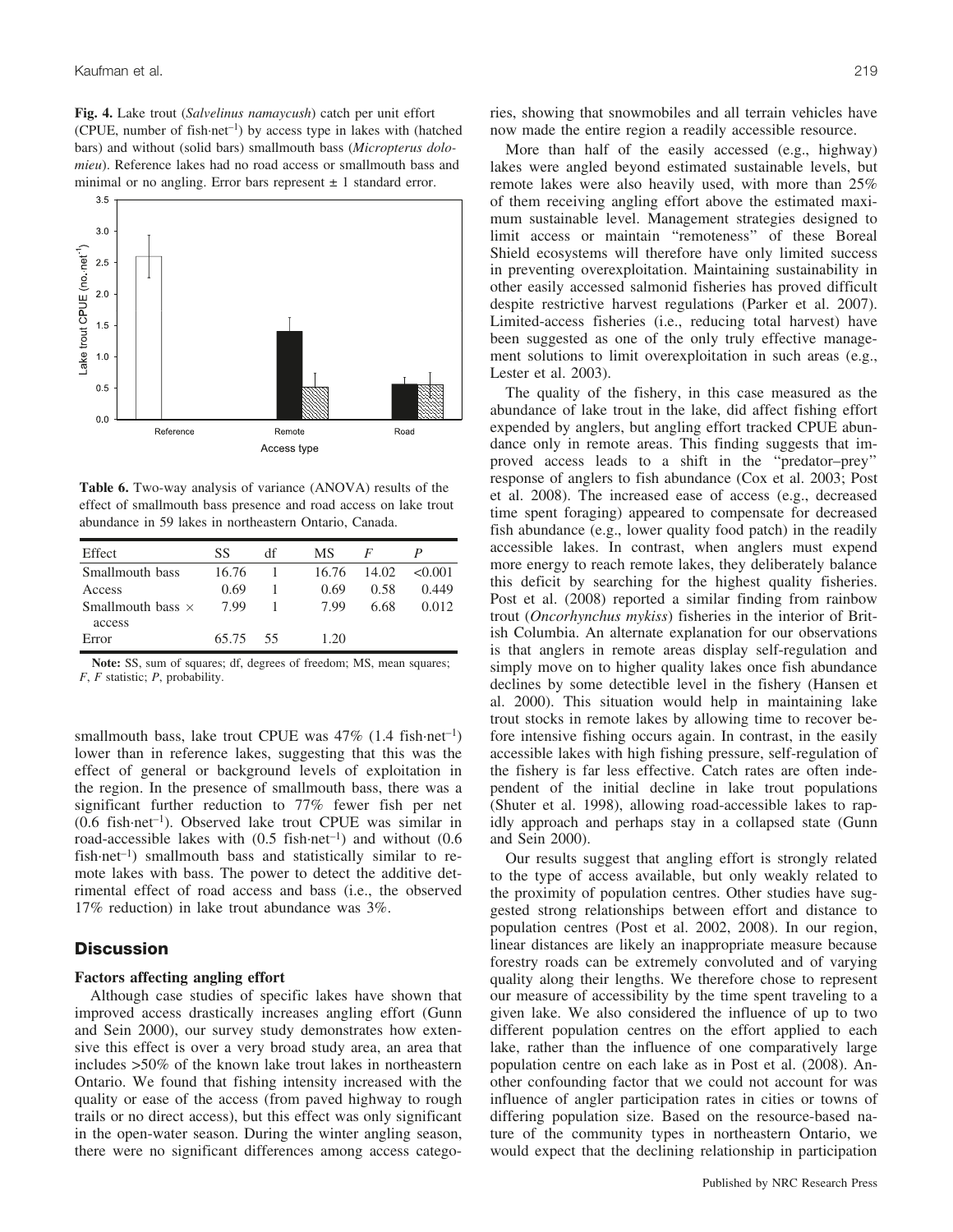rates with population size derived in Post et al. (2008) would be less pronounced in our study. We attempted to account for this by weighting travel times in favour of large communities.

#### **Assessment of smallmouth bass introduction**

Although smallmouth bass are native to portions of the Shield area of Ontario (Hubbs and Lagler 2004), they have also been introduced widely throughout Ontario. Of the estimated 2421 smallmouth bass populations in Ontario, more than 800 were established through introductions, and bass now occupy lakes and rivers at least as far north as Timmins (Kerr and Grant 2000). Several recent studies show that bass introductions into new waters are still occurring (Snucins and Gunn 2003; Lippert et al. 2007). All of the lakes with bass in our study were found either where they were absent during the AHI surveys or in lakes at elevations that were above the levels that would have allowed natural postglacial colonization (Robbins and MacCrimmon 1974). Mean elevation of our lakes with bass was 300 m, whereas the highest elevation from Robbins and MacCrimmon (1974) where bass would occur naturally was 300 m. In addition, we have shown a strong association of the presence of bass with road accessibility and the presence of cottages and (or) lodges. Roads have been identified as major vectors for the inland spread of several exotic species (Bossenbroek et al. 2001; MacIsaac et al. 2004). More specifically, studies of factors affecting smallmouth bass introductions into other lake trout lakes in Ontario have identified road accessibility as a likely factor in explaining their current distribution (Vander Zanden et al. 2004*a*, 2004*b*). Other factors in the Vander Zanden et al. (2004*a*) model of bass distribution, such as lake surface area, were similar among our study lakes with and without bass.

#### **Effect of angling effort and introduced smallmouth bass on lake trout abundance**

In our study, road access was clearly associated with two stressors that impact lake trout populations: high angling effort and the presence of smallmouth bass. However, even in remote lakes without bass, lake trout abundance was still only half that of unfished reference lakes. Our aerial surveys also found that fishing effort exceeded sustainable levels in many of the remote lakes. In addition, no physical or chemical characteristics that may affect lake trout abundance (Trippel and Beamish 1993) could account for observed differences in CPUE among reference, road-accessible, or remote lakes. These findings therefore add to a growing body of evidence (Post et al. 2002; Lester et al. 2003) indicating that natural lake trout populations are depleted across much of the Boreal Shield of Ontario and that overexploitation is likely the main cause. Recent experimental studies have reduced concerns about habitat alterations (e.g., sedimentation) as a serious impact on small Shield lakes (Gunn and Sein 2000; Steedman and France 2000; Steedman and Kushneriuk 2000), and there is encouraging evidence that regional acidification is also declining (Gunn and Keller 1990). Earlier studies have also concluded that Ontario lake trout populations are also particularly sensitive to exploitation (Payne et al. 1990; Shuter et al. 1998). The Shuter et al. (1998) simulation model indicated that if a population is exploited beyond a ''safe'' level of effort, it could sustain itself at a lower equilibrium abundance.

Our results suggest that many of the road-accessible populations may be in a very depleted state, with heavily angled lakes having approximately one-fifth of the lake trout abundance found in reference lakes. The presence of smallmouth bass therefore appears to have an equivalent effect on lake trout as high rates of exploitation. Introduced bass are known to decimate littoral fish communities such as yellow perch (*Perca flavescens*) (Lippert et al. 2007) and cyprinids (Jackson 2002) that provide important seasonal forage for lake trout (Vander Zanden et al. 1999*a*). This effect is often exacerbated by nearshore habitat alterations brought about by human development (Jackson 2002). In these instances, lake trout are forced to consume energetically less profitable food such as zooplankton (Vander Zanden et al. 1999*b*). Vander Zanden et al. (2004*a*) suggest that pelagic forage species should buffer the effects of bass introductions on the trophic status of lake trout; however, our results show that lake trout abundance was still negatively affected even when pelagic prey (cisco, whitefish, or rainbow smelt) were present in the majority (73%) of lakes with bass. Other physical and chemical factors could not explain the differences among lakes with and without bass. The low abundance of lake trout in the presence of smallmouth bass was also not likely attributable to higher angler harvest, because observed angling effort in remote lakes with smallmouth bass was significantly lower than in remote lakes without smallmouth bass (mean without smallmouth bass =  $5.6$  h·ha<sup>-1</sup>, mean with smallmouth bass =  $1.5$  h·ha<sup>-1</sup>,  $t_{33} = 3.23$ ,  $P =$ 0.003). We acknowledge that our single point in time sampling does not capture the effects of possible past exploitation and that the lower lake trout CPUE in the remote lakes with bass may be a function of this history. However, the food web alterations that accompany bass introductions could impede recovery if these were once heavily exploited trout populations.

The combined effects of these stressors (i.e., roadaccessible lakes with bass) did not appear to result in a further decrease in lake trout abundance. However, we lacked the statistical power in our broad-scale survey approach to adequately address this question. At the observed level of among-lake variation, a sample size of lakes larger than the number of known lake trout lakes in the province would be needed to accurately detect an additive effect.

Our study indicates that lake trout fisheries over a large region of northeastern Ontario are depleted and that roads are an important vector for increased exploitation and the introduction of smallmouth bass, a species that adversely affects lake trout. Our findings concur with similar results or concerns expressed by other authors (Post et al. 2002; Lester et al. 2003; Browne 2007), but in this broad-scale survey, we have added considerable quantitative data to support our interpretation of these changes and trends. The expected expansion of the range of smallmouth bass under climate change and continued extension of road networks into wilderness areas demands that strong measures be taken to protect remaining lake trout populations.

## **Acknowledgements**

We wish to acknowledge the substantial work of Michael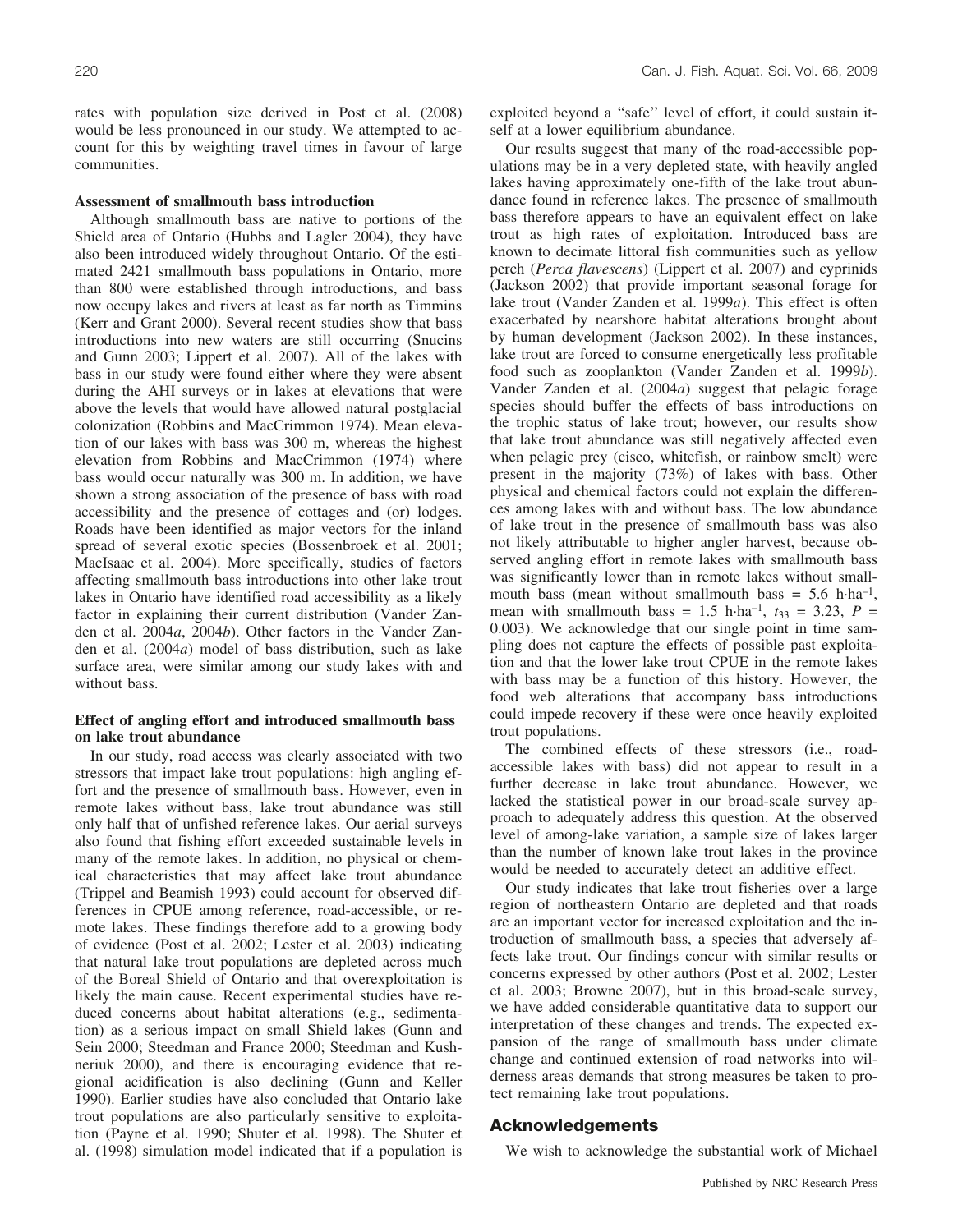Malette, Doug Lowman, and Jason Houle on construction of the database and GIS work presented here. We thank the many technicians for long hours spent in isolated field locations. Nigel Lester, Greg Deyne, Terry Marshall, Tom Johnston, George Morgan, Bill Keller, and the anonymous reviewers provided helpful suggestions on earlier drafts of this manuscript. This work was financially supported by the Ontario Ministry of Natural Resources, Ontario Living Legacy, and Natural Sciences and Engineering Research Council of Canada (NSERC).

#### **References**

- Aas, O., Haider, W., and Hunt, L. 2000. Angler responses to potential harvest regulations in a Norwegian sport fishery: a conjointbased choice modeling approach. N. Am. J. Fish. Manage. **20**: 940–950. doi:10.1577/1548-8675(2000)020<0940:ARTPHR>2. 0.CO;2.
- Appleberg, M. 2000. Swedish standard methods for sampling freshwater fish with multi-mesh gillnets. Fiskeriverket Information, 2000: 1. Fiskeriverket, Goteborg, Sweden.
- Beard, T.D., Cox, S.P., and Carpenter, S.R. 2003. Impacts of daily bag limit reductions on angler effort in Wisconsin walleye lakes. N. Am. J. Fish. Manage. **23**: 1283–1293. doi:10.1577/M01- 227AM.
- Bossenbroek, J.M., Kraft, C.E., and Nekola, J.C. 2001. Prediction of long-distance dispersal using gravity models: zebra mussel invasion of inland lakes. Ecol. Appl. **11**: 1778–1788. doi:10.1890/ 1051-0761(2001)011[1778:POLDDU]2.0.CO;2.
- Bowlby, J.N., and Green, D. 1987. Efficiency of Aquatic Habitat Inventory Survey in the assessment of fish species present. Ontario Ministry of Natural Resources Fisheries Acidification Report Series No. 87-08, Toronto, Ontario, Canada.
- Browne, D.R. 2007. Freshwater fish in Ontario's boreal: status, conservation and potential impact of development. Wildlife Conservation Society of Canada, Conservation Report 2, Toronto, Ontario, Canada.
- Cox, S.P., Walters, C.J., and Post, J.R. 2003. A model-based evaluation of active management of recreational fishing effort. N. Am. J. Fish. Manage. **23**: 1294–1302. doi:10.1577/M01-228AM.
- Dodge, D.P., Goodchild, G.A., Tilt, J.C., and Waldriff, D.G. 1985. Manual of instructions. Aquatic habitat inventory surveys. Fisheries Branch, Ontario Ministry of Natural Resources Report, Toronto, Ontario, Canada.
- Gerow, K.G. 2007. Power and sample size estimation techniques for fisheries management: assessment and a new computational tool. N. Am. J. Fish. Manage. **27**: 397–404. doi:10.1577/M05- 094.1.
- Goddard, C.I., Loftus, D.H., MacLean, J.A., Olver, C.H., and Shuter, B.J. 1987. Evaluation of the effects of fish community structure on observed yields of lake trout (*Salvelinus namaycush*). Can. J. Fish. Aquat. Sci. **44**(Suppl. 2): 239–248. doi:10.1139/ f87-326.
- Gunn, J.M., and Keller, W. 1990. Biological recovery of an acid lake after reductions in industrial emissions of sulphur. Nature (London), **345**: 431–433. doi:10.1038/345431a0.
- Gunn, J.M., and Sein, R. 2000. Effects of forestry roads on reproductive habitat and exploitation of lake trout (*Salvelinus namaycush*) in three experimental lakes. Can. J. Fish. Aquat. Sci. **57**(Suppl. 2): 97–104. doi:10.1139/cjfas-57-S2-97.
- Gunn, J.M., Steedman, R.J., and Ryder, R.A. 2004. Boreal Shield Watershed: lake trout ecosystems in a changing environment. CRC Press, Lewis Publishing, Boca Raton, Florida.

Hansen, M.J., Beard, T.D., Jr., and Hewett, S.W. 2000. Catch rates

and catchability of walleyes in angling and spear fisheries in northern Wisconsin lakes. N. Am. J. Fish. Manage. **20**: 109–118. doi:10.1577/1548-8675(2000)020<0109:CRACOW>2.0.CO;2.

- Hubbs, C.L., and Lagler, K.F. 2004. Fishes of the Great Lakes region. Revised ed. University of Michigan Press, Ann Arbor, Mich.
- Jackson, D.A. 2002. Ecological impacts of *Micropterus* introductions: the dark side of black bass. *In* Black bass: ecology, conservation and management. *Edited by* D. Phillip and M. Ridgeway. American Fisheries Society, Bethesda, Md. pp. 221– 234.
- Jackson, D.A., and Mandrak, N.E. 2002. Changing fish biodiversity: predicting the loss of cyprinid biodiversity due to global climate change. *In* Fisheries in a changing climate. *Edited by* N.A. McGinn. Am. Fish. Soc. Symp. No. 32. pp. 89–98.
- Kerr, S.J., and Grant, R.E. 2000. Ecological impacts of fish introductions: evaluation of risks. Fish and Wildlife Branch Report, Ontario Ministry of Natural Resources, Peterborough, Ontario.
- Lester, N.P., and Dunlop, W.I. 2004. Monitoring the state of the lake trout resource: a landscape approach. *In* Boreal Shield watersheds: lake trout ecosystems in a changing environment. *Edited by* J.M. Gunn, R.J. Steedman, and R.A. Ryder. CRC Publications, Boca Raton, Florida. pp. 293–321 [plus appendices].
- Lester, N.P., Marshall, T.R., Armstrong, K., Dunlop, W.I., and Ritchie, B. 2003. A broad-scale approach to management of Ontario's recreational fisheries. N. Am. J. Fish. Manage. **23**: 1312– 1328. doi:10.1577/M01-230AM.
- Lintermans, M. 2004. Human-assisted dispersal of alien freshwater fish in Australia. N.Z. J. Mar. Freshw. Res. **38**: 481–501.
- Lippert, K.A., Gunn, J.M., and Morgan, G.E. 2007. Effects of colonizing predators on yellow perch (*Perca flavescens*) populations in lakes recovering from acidification and metal stress. Can. J. Fish. Aquat. Sci. **64**: 1413–1428. doi:10.1139/F07-097.
- Lockwood, R.N., and Rakoczy, G.P. 2005. Comparison of interval and aerial count methods for estimating fisher boating effort. N. Am. J. Fish. Manage. **25**: 1331–1340. doi:10.1577/M04-176.1.
- MacIsaac, H.J., Borbelly, J.V.M., Muirhead, J.M., and Graniero, P.A. 2004. Backcasting and forecasting biological invasions of inland lakes. Ecol. Appl. **14**: 773–783. doi:10.1890/02-5377.
- MacRae, P.S.D., and Jackson, D.A. 2001. The influence of smallmouth bass (*Micropterus dolomieu*) predations, and habitat complexity on the structure of littoral-zone fish assemblages. Can. J. Fish. Aquat. Sci. **58**: 342–351. doi:10.1139/cjfas-58-2-342.
- Martin, N.V., and Olver, C.H. 1976. The distribution and characteristics of Ontario lake trout lakes. Fish and Wildlife Research Rep. No. 97, Ontario Ministry of Natural Resources, Toronto, Ont.
- Martin, N.V., and Olver, C.H. 1980. The lake charr, *Salvelinus namaycush*. *In* Charrs: salmonid fishes of the genus *Salvelinus*. *Edited by* E.K. Balon. Dr. W. Junk, The Hague, the Netherlands. pp. 205–277.
- Morgan, G.E., and Snucins, E. 2005. Manual of instructions and provincial biodiversity benchmark values: Nordic index netting. Ontario Ministry of Natural Resources, Toronto, Ont.
- Parker, S., Krausse, M., and Dunlop, W. 2006. Estimating angler effort from aerial surveys. Ontario Ministry of Natural Resources, Toronto, Ont.
- Parker, B.R., Schindler, D.W., Wilhelm, F.M., and Donald, D.B. 2007. Bull trout population responses to reductions in angler effort and retention limits. N. Am. J. Fish. Manage. **27**: 848–858. doi:10.1577/M06-051.1.
- Payne, N.R., Korver, R.M., MacLennan, D.S., Nepszy, S.J., Shuter, B.J., Stewart, T.J., and Tomas, E.R. 1990. The harvest potential and dynamics of lake trout populations in Ontario. Lake trout synthesis. Ontario Ministry of Natural Resources, Toronto, Ont.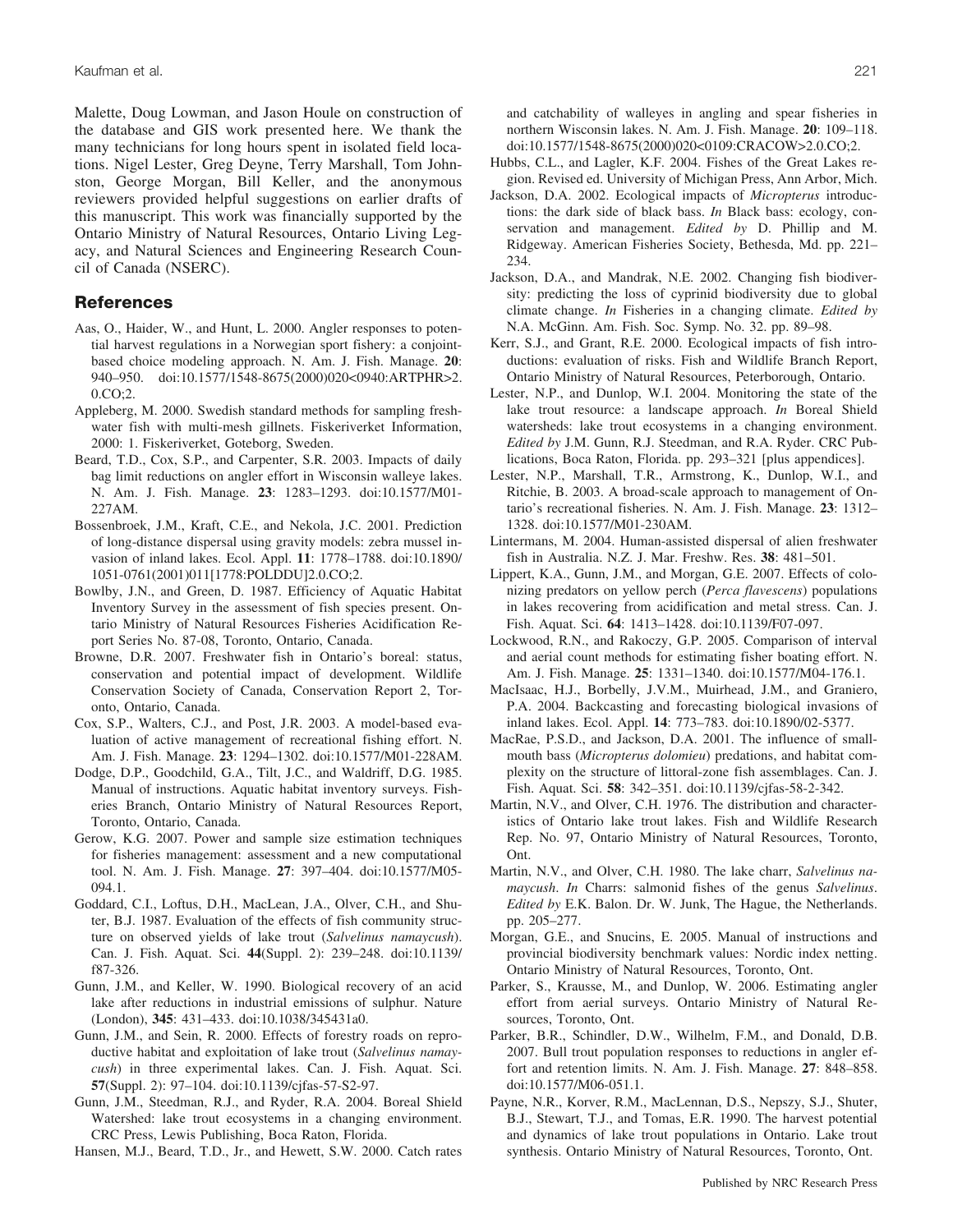- Post, J.R., Sullivan, M., Cox, S., Lester, N.P., Walters, C.J., Parkinson, E.A., Jackson, L., and Shuter, B.J. 2002. Canada's recreational fisheries: the invisible collapse. Fisheries, **27**: 6–17. doi:10.1577/1548-8446(2002)027<0006:CRF>2.0.CO;2.
- Post, J.R., Persson, L., Parkinson, E.A., and van Kooten, T. 2008. Angler numerical response across landscapes and the collapse of freshwater fisheries. Ecol. Appl. **18**: 1038–1049. doi:10.1890/ 07-0465.1. PMID:18536261.
- Rahel, F.J. 2002. Homogenization of freshwater faunas. Annu. Rev. Ecol. Syst. **33**: 291–315. doi:10.1146/annurev.ecolsys.33. 010802.150429.
- Ricker, W.E. 1975. Computation and interpretation of biological statistics of fish populations. Bull. Fish. Res. Board. Can. No. 191.
- Robbins, W.H., and MacCrimmon, H.R. 1974. The black bass in America and overseas. Biomanagement and Research Enterprises, Sault Ste. Marie, Ont.
- Selinger, W., Lowman, D., Kaufman, S., and Malette, M. 2006. The status of lake trout populations in northeastern Ontario (2000–2005). Ontario Ministry of Natural Resources, Timmins, Ont.
- Sharma, S., and Jackson, D.A. 2008. Predicting smallmouth bass (*Micropterus dolomieu*) occurrence across North America under climate change: a comparison of statistical approaches. Can. J. Fish. Aquat. Sci. **65**: 471–481. doi:10.1139/F07-178.
- Shuter, B.J., Jones, M.L., Korver, R.M., and Lester, N.P. 1998. A general, life history based model for regional management of fish stocks: the inland lake trout (*Salvelinus namaycush*) fisheries of Ontario. Can. J. Fish. Aquat. Sci. **55**: 2161–2177. doi:10.1139/cjfas-55-9-2161.
- Snucins, E., and Gunn, J.M. 2003. Use of rehabilitation experiments to understand the recovery dynamics of acid-stressed fish populations. Ambio, **32**: 240–243. doi:10.1639/0044-7447(2003) 032[0240:UORETU]2.0.CO;2. PMID:12839203.
- Spitvak, A.C., Canuel, E.A., Duffy, J.E., and Richardson, J.P. 2007. Top-down and bottom-up controls on sediment organic matter composition in an experimental seagrass ecosystem. Limnol. Oceanogr. **52**: 2595–2607.
- StatSoft, Inc. 2001. STATISTICA (data analysis software system). Version 6. StatSoft Inc., Tulsa, Oklahoma. Available at www. statsoft.com [accessed 16 April 2008].
- Steedman, R.J., and France, R.L. 2000. Origin and transport of Aeolian sediment from new clearcuts into boreal lakes, northwestern Ontario, Canada. Water Air Soil Pollut. **122**: 139–152. doi:10.1023/A:1005235604087.
- Steedman, R.J., and Kushneriuk, R.S. 2000. Effects of experimental clearcut logging on thermal stratification, dissolved oxygen, and lake trout (*Salvelinus namaycush*) habitat volume in three small boreal forest lakes. Can. J. Fish. Aquat. Sci. **57**(Suppl. 2): 82– 91. doi:10.1139/cjfas-57-S2-82.
- Trippel, E.A., and Beamish, F.W.H. 1993. Multiple trophic level structuring in *Salvelinus*–*Coregonus* assemblages in boreal forest lakes. Can. J. Fish. Aquat. Sci. **50**: 1442–1455. doi:10.1139/ f93-165.
- Vander Zanden, M.J., Casselman, J.M., and Rasmussen, J.B. 1999*a*. Stable isotope evidence for the food web consequences of species invasions in lakes. Nature (London), **401**: 464–467. doi:10.1038/46762.
- Vander Zanden, M.J., Shuter, B.J., Lester, N.P., and Rasmussen, J.B. 1999*b*. Patterns of food chain length in lakes: a stable isotope study. Am. Nat. **154**: 406–416. doi:10.1086/303250. PMID:10523487.
- Vander Zanden, M.J., Olden, J.D., Thorne, J.H., and Mandrak, N.E. 2004*a*. Predicting the occurrence and impact of bass introductions in north-temperate lakes. Ecol. Appl. **14**: 132–148. doi:10. 1890/02-5036.
- Vander Zanden, M.J., Wilson, K.A., Casselman, J.M., and Yan, N.D. 2004*b*. Species introduction and their impact in North American shield lakes. *In* Boreal Shield watershed: lake trout ecosystems in a changing environment. *Edited by* J.M. Gunn, R.J. Steedman, and R.A. Ryder. CRC Press, Lewis Publishing, Boca Raton, Florida. pp. 239–264.
- Zar, J.H. 1999. Biostatistical analyses. 4th ed. Prentice Hall, Upper Saddle River, New Jersey.

# **Appendix A. Nordic index netting calibration**

Calibration of the Nordic method to lake trout density was performed between 1999 and 2002 on 10 lakes (see Fig. 1 in main text) where detailed population estimates were available, either by mark–recapture studies (*N* = 5) or by plantings of known numbers of lake trout in former trout lakes where native populations had been completely extirpated (*N* = 5) (Table A1). Hatchery-reared lake trout (both adult brood stock and 1- and 2-year-old juveniles) were released in the lakes 1–2 months before the netting was conducted. One lake (Broker) was surveyed in 2001 and 2002; known numbers of trout were planted each year but identified by unique fin clips. For each calibration lake, the CPUE was calculated only for the lake trout within the size range of fish used in the corresponding population estimate.

Calibration of the Nordic gear to lake trout density tested two models relating catch per unit effort (CPUE) to fish density. Generally, CPUE is related to density (*N*) by the equation

$$
(A1) \qquad \text{CPUE} = q \cdot N
$$

where *q* is catchability (Ricker 1975). This assumes that catchability is density-independent; therefore, we also tested the model for density-dependent catchability:

(A2) CPUE =  $q \cdot N^b$ 

where *b* is the allometric slope of relationship between CPUE and density.